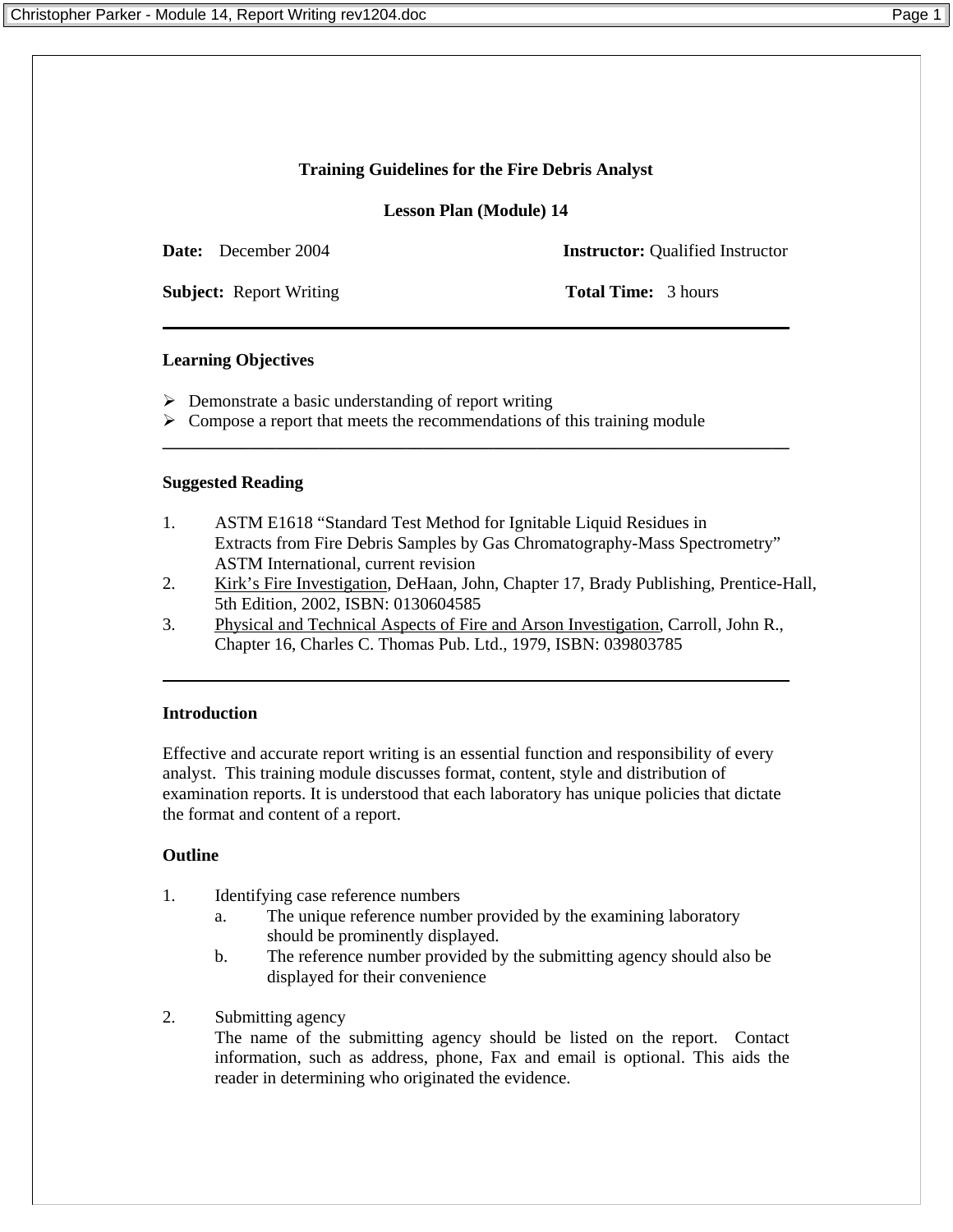- 3. Chain of custody information
	- a. The chain of custody, while mandatory, may be an optional attachment for the report.
	- b. Sample delivery date(s) may be optional in the report.
	- c. Disposition of evidence may be optional in the report.
- 4. Name of person requesting analysis The name (and title) of the person requesting the analysis of the samples should be listed on the report.

## 5. Itemized sample list

The laboratory report should provide a complete description of the submitted samples. This information may include the item packaging, condition of seals (i.e. sealed or unsealed) and a visual description of the contents. The location where the samples were collected may also be included. If the submitting agency has provided their own system of identifying the sample, that system may also be incorporated into the itemized list of samples.

## 6. Purpose of examination

It may be important to include in the report the purpose of your examination, especially when multiple examinations may be requested of various items.

- 7. Laboratory results and conclusions
	- a. The methods of analysis used and the results may be treated in separate sections of the report. The methods may include the preparation techniques and analytical techniques used.
	- b. The conclusion should give the analyst's opinion as to whether or not an ignitable liquid was identified in the sample.
	- c. If the result was negative for the presence of an ignitable liquid, a disclaimer may be included to the effect that negative results do not preclude the possibility that an ignitable liquid may have been present at the scene. This may help avoid misunderstanding by the readers of the report.
	- d. If the result was positive for the presence of an ignitable liquid, the analyst should list examples of commercial products and/or substrates that might contain the ignitable liquid identified.
	- e. If additional samples are needed for comparison purposes to complete the analysis of the case, the analyst may request those samples within this block of the report.

## 8. Name and title of analyst A signature block containing the printed name of the analyst and appropriate title should be present in the report.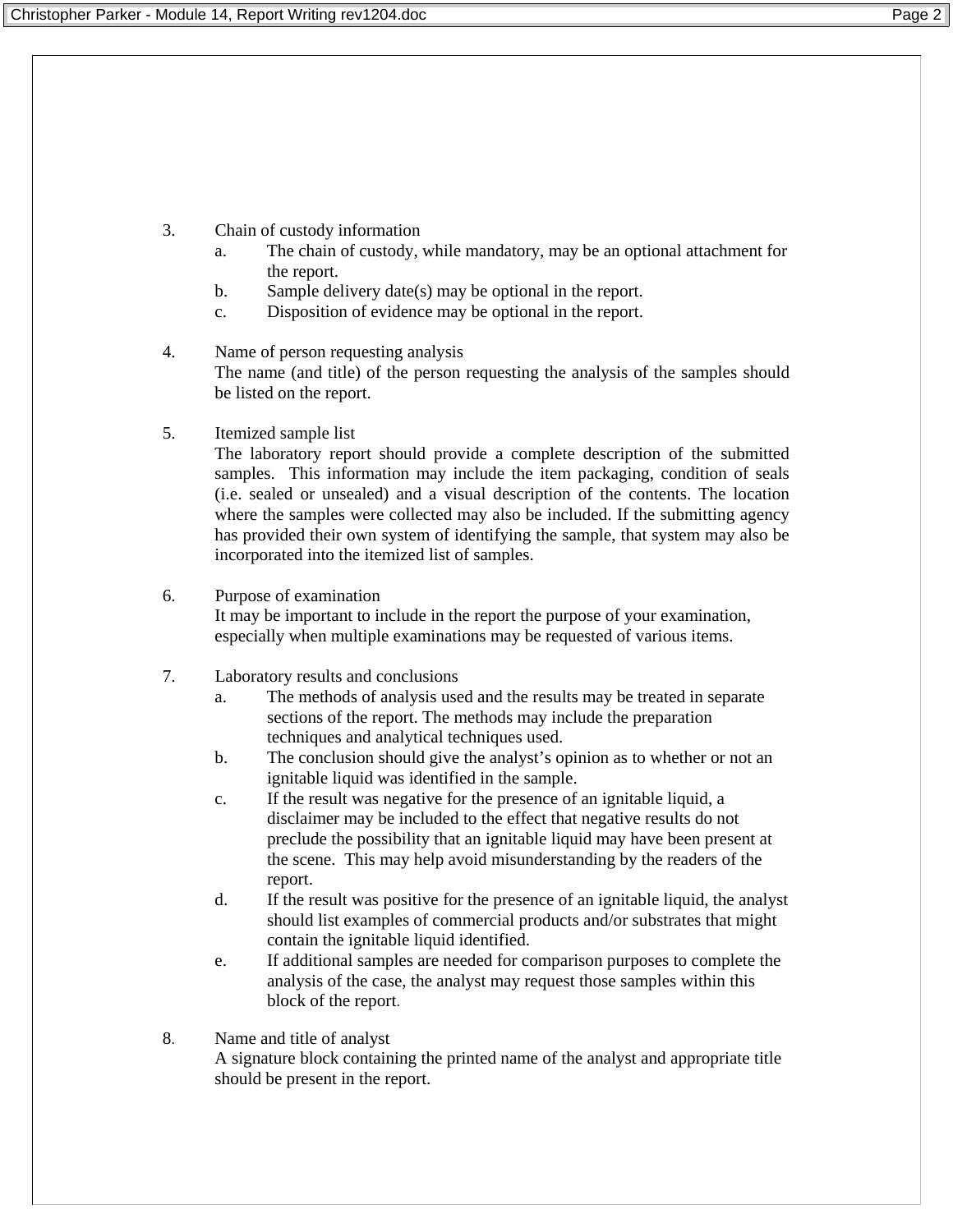- 9. Signature of analyst The original signature of the analyst is desired to authenticate the report.
- 10. Addenda or attachments The report may include digital images, evidence lists, a glossary, a chain of custody or a CV either within the body of the report or as attachments.
- 11. Distribution The distribution of reports will be dictated by the policies of the laboratory.

#### **Teaching Aids**

A laboratory report in the accepted format

#### **Summary**

Forensic laboratory reports may contain the following information:

- Date
- Identifying case reference numbers lab and submitting agency
- Submitting agency
- Chain of custody information (optional)
- Name of person requesting the analysis
- An itemized sample list
- Purpose of examination
- Laboratory results and conclusions
- The name and title of the analyst
- The signature of the analyst
- Addenda or attachments, e.g. digital images, evidence list, other documents (CV, COC)
- Distribution

#### **Test Questions**

- 1. The name (and title) of the person requesting the analysis of the samples should be listed on the report. **True** or False
- 2. Unique case numbers generated by the laboratory should be reflected on the report. **True** or False
- 3. The analyst's opinion need not be given in the report. True or **False**
- 4. If the result was negative for the presence of an ignitable liquid, a disclaimer may be included to the effect that negative results do not preclude the possibility that